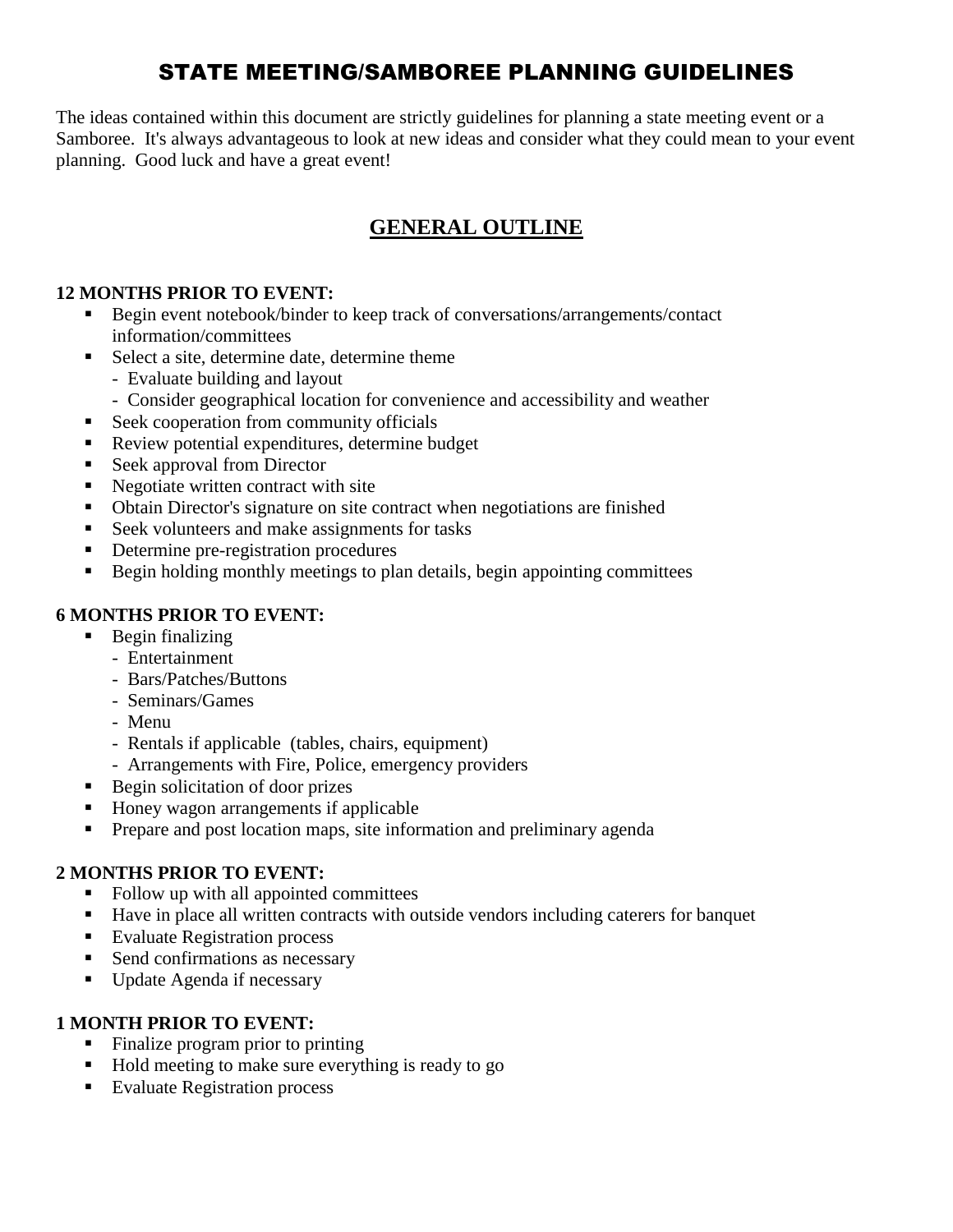#### **3 WEEKS PRIOR TO EVENT:**

- Reconfirm site requirements with site
- Reconfirm all commitments again

#### **WITHIN 1 WEEK PRIOR TO EVENT:**

- Advance volunteers arrive at site
- Layout parking
- Set up Registration, Information table, Book/CD Exchange
- Prepare Hospitality area
- Decorate as needed
- Post directional signs
- $\blacksquare$  Interviews for local publicity
- Reconfirm by telephone with seminar presenters, caterers, entertainers and vendors

#### **RESOURCE SUGGESTIONS:**

- > Entertainment
	- Local Lodges
	- Dance Schools
	- Local Educational Facilities
	- Chamber of Commerce
	- Local Talent Agents
	- Churches
	- Senior Citizen Centers
	- Convention/Travel Bureaus
	- Music Stores
	- Local Theater Productions
	- Parks and Recreation Department
	- Local/Chapter Good Sam Member
	- Pet Care Businesses/Veternarian

## **MISCELLANEOUS CONSIDERATIONS:**

- Consider transportation needs if site requires
- Plan for appropriate capacity, i.e., seating, room capacity, parking spaces, handicapped, stage requirements, game space, meal seating, sound, lighting, need for steps, acoustic quality, AC/Heating, electrical outlets, outdoor areas for games, restrooms/shower availability, dance floor if applicable, flag presentation, rooms for seminars to accommodate expected attendance
- Know and disseminate information regarding sanitation facilities
- Know security needs in advance
- Provide communication devices if needed, i.e., walkie talkies, message boards, directional signs
- Know events taking place in community that attendees may be interested in
- Suggested Caterer contract included in this document next page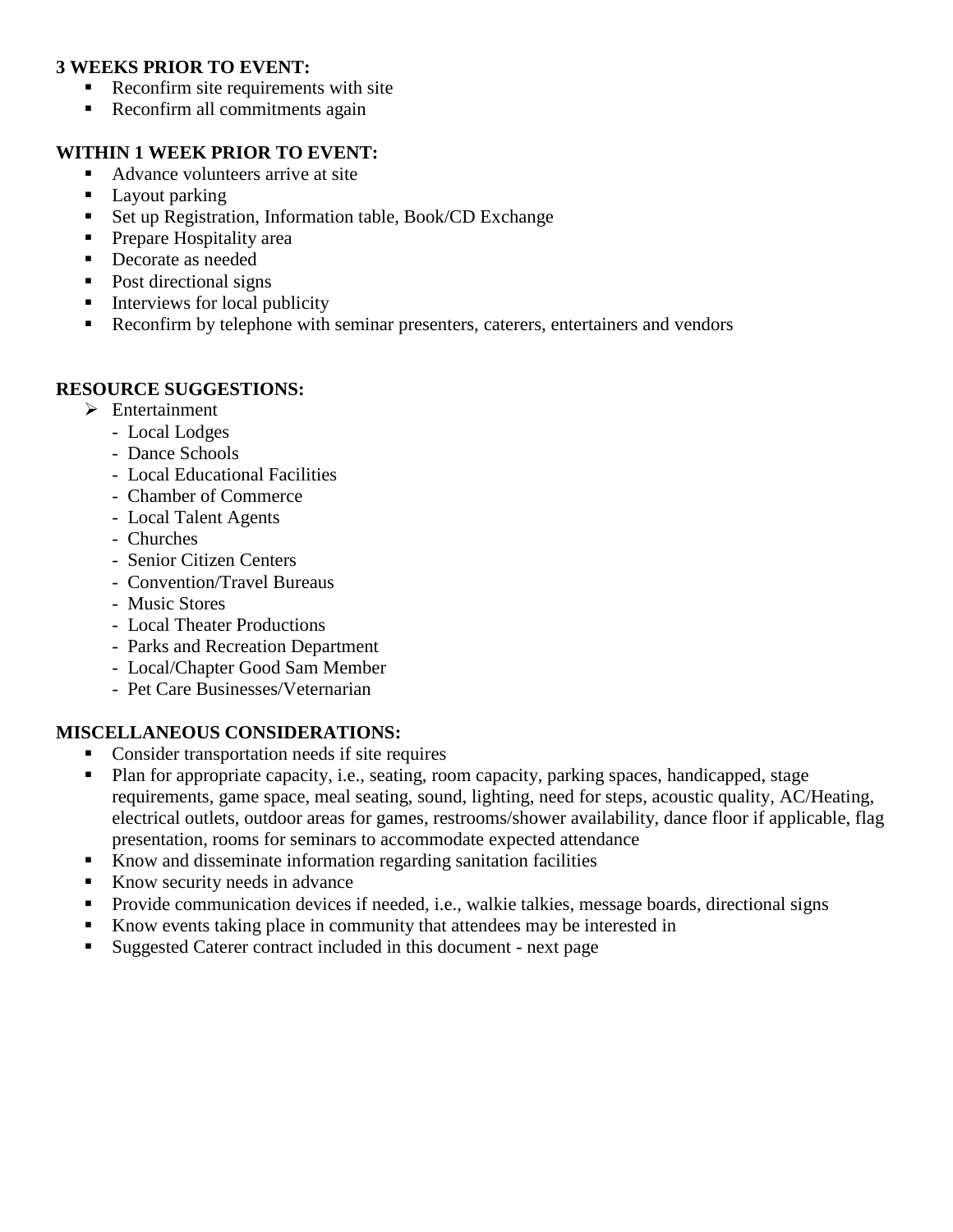

CATERING AGREEMENT AND PAYMENT REQUEST

| THE UNDERSIGNED AGREES TO CATER MEALS FOR THE IDAHO GOOD SAM |  |
|--------------------------------------------------------------|--|
|                                                              |  |
|                                                              |  |
|                                                              |  |
|                                                              |  |
| <b>MENU AGREED UPON:</b>                                     |  |
|                                                              |  |
|                                                              |  |
|                                                              |  |
|                                                              |  |
|                                                              |  |
|                                                              |  |
|                                                              |  |
|                                                              |  |
|                                                              |  |
|                                                              |  |
|                                                              |  |
|                                                              |  |
|                                                              |  |
|                                                              |  |
|                                                              |  |